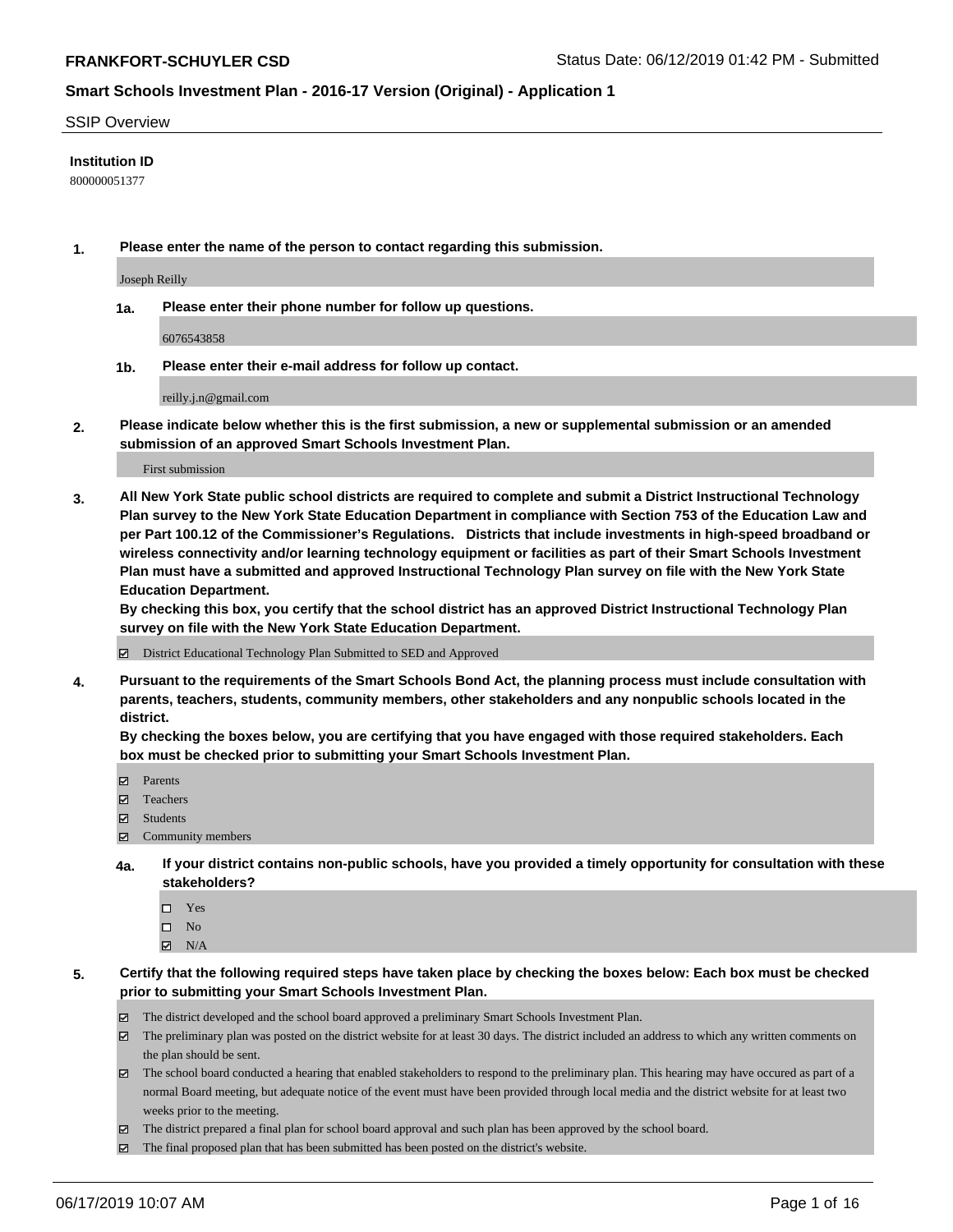SSIP Overview

**5a. Please upload the proposed Smart Schools Investment Plan (SSIP) that was posted on the district's website, along with any supporting materials. Note that this should be different than your recently submitted Educational Technology Survey. The Final SSIP, as approved by the School Board, should also be posted on the website and remain there during the course of the projects contained therein.**

F-S Smart Schools Initiative.pdf

**5b. Enter the webpage address where the final Smart Schools Investment Plan is posted. The Plan should remain posted for the life of the included projects.**

www.frankfort-schuyler.org/Page/2018

**6. Please enter an estimate of the total number of students and staff that will benefit from this Smart Schools Investment Plan based on the cumulative projects submitted to date.**

1,126

**7. An LEA/School District may partner with one or more other LEA/School Districts to form a consortium to pool Smart Schools Bond Act funds for a project that meets all other Smart School Bond Act requirements. Each school district participating in the consortium will need to file an approved Smart Schools Investment Plan for the project and submit a signed Memorandum of Understanding that sets forth the details of the consortium including the roles of each respective district.**

 $\Box$  The district plans to participate in a consortium to partner with other school district(s) to implement a Smart Schools project.

### **8. Please enter the name and 6-digit SED Code for each LEA/School District participating in the Consortium.**

| <b>Partner LEA/District</b> | <b>ISED BEDS Code</b> |
|-----------------------------|-----------------------|
| (No Response)               | (No Response)         |

#### **9. Please upload a signed Memorandum of Understanding with all of the participating Consortium partners.**

(No Response)

**10. Your district's Smart Schools Bond Act Allocation is:**

\$942,793

**11. Enter the budget sub-allocations by category that you are submitting for approval at this time. If you are not budgeting SSBA funds for a category, please enter 0 (zero.) If the value entered is \$0, you will not be required to complete that survey question.**

|                                       | Sub-<br>Allocations |
|---------------------------------------|---------------------|
| School Connectivity                   | 483,920             |
| Connectivity Projects for Communities | $\overline{0}$      |
| <b>Classroom Technology</b>           | $\overline{0}$      |
| Pre-Kindergarten Classrooms           | $\Omega$            |
| Replace Transportable Classrooms      | $\mathbf 0$         |
| High-Tech Security Features           | $\overline{0}$      |
| Totals:                               | 483,920             |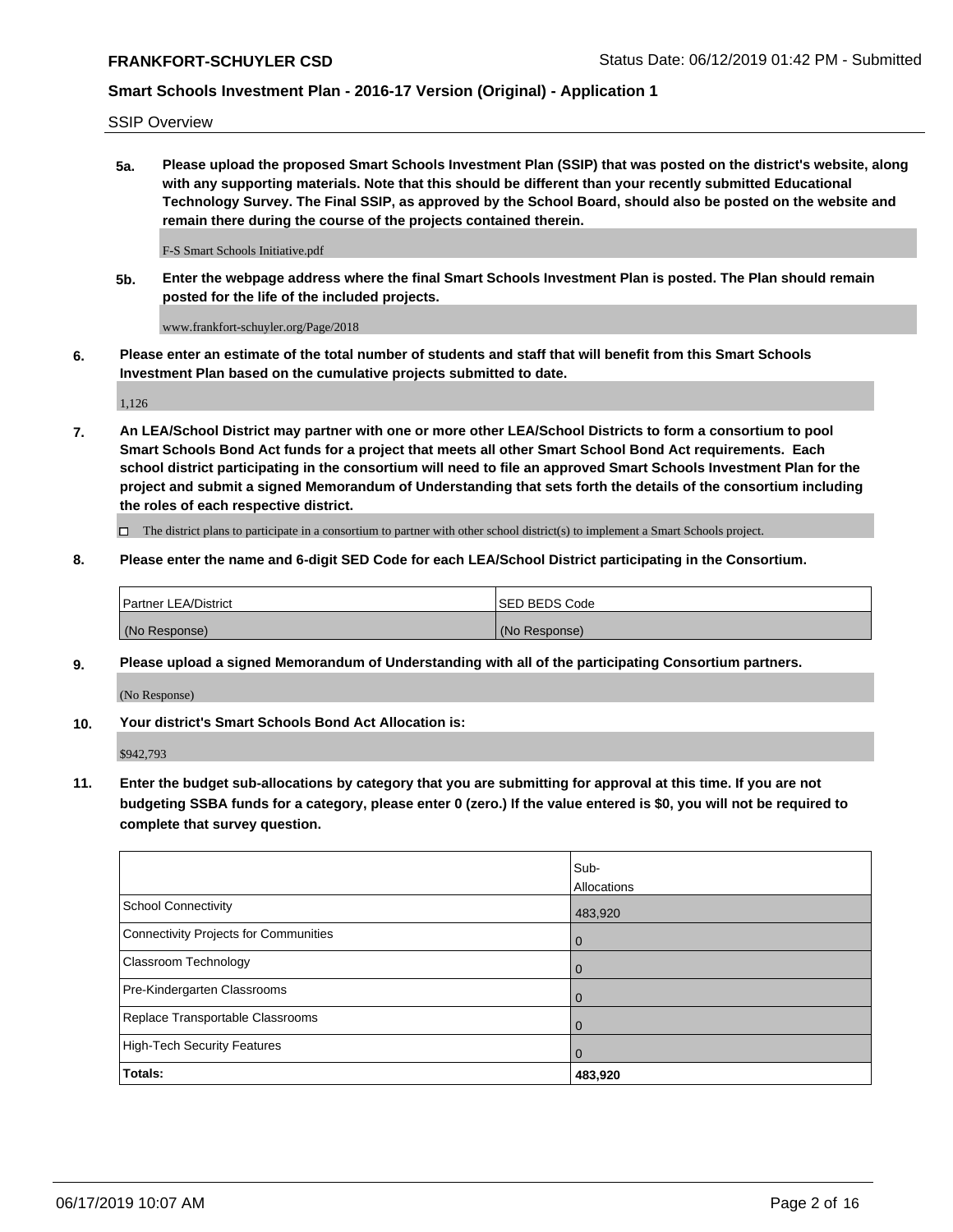School Connectivity

- **1. In order for students and faculty to receive the maximum benefit from the technology made available under the Smart Schools Bond Act, their school buildings must possess sufficient connectivity infrastructure to ensure that devices can be used during the school day. Smart Schools Investment Plans must demonstrate that:**
	- **• sufficient infrastructure that meets the Federal Communications Commission's 100 Mbps per 1,000 students standard currently exists in the buildings where new devices will be deployed, or**
	- **• is a planned use of a portion of Smart Schools Bond Act funds, or**
	- **• is under development through another funding source.**

**Smart Schools Bond Act funds used for technology infrastructure or classroom technology investments must increase the number of school buildings that meet or exceed the minimum speed standard of 100 Mbps per 1,000 students and staff within 12 months. This standard may be met on either a contracted 24/7 firm service or a "burstable" capability. If the standard is met under the burstable criteria, it must be:**

**1. Specifically codified in a service contract with a provider, and**

**2. Guaranteed to be available to all students and devices as needed, particularly during periods of high demand, such as computer-based testing (CBT) periods.**

### **Please describe how your district already meets or is planning to meet this standard within 12 months of plan submission.**

Frankfort Schuyler Central Schools subscribes to internet services through Madison Oneida Regional Information Center. The district currently exceeds this standard.

- **1a. If a district believes that it will be impossible to meet this standard within 12 months, it may apply for a waiver of this requirement, as described on the Smart Schools website. The waiver must be filed and approved by SED prior to submitting this survey.**
	- $\Box$  By checking this box, you are certifying that the school district has an approved waiver of this requirement on file with the New York State Education Department.

#### **2. Connectivity Speed Calculator (Required)**

|                         | l Number of<br><b>Students</b> | Multiply by<br>100 Kbps | Divide by 1000 Current Speed<br>to Convert to<br>Reauired<br>Speed in Mb | lin Mb | Expected<br>Speed to be<br>Attained Within Required<br>12 Months | <b>Expected Date</b><br><b>When</b><br>Speed Will be<br>Met |
|-------------------------|--------------------------------|-------------------------|--------------------------------------------------------------------------|--------|------------------------------------------------------------------|-------------------------------------------------------------|
| <b>Calculated Speed</b> | 1,016                          | 101,600                 | 101.6                                                                    | 1000   | 1000                                                             | <b>Currently met</b>                                        |

## **3. Describe how you intend to use Smart Schools Bond Act funds for high-speed broadband and/or wireless connectivity projects in school buildings.**

Frankfort Schuyler Central Schools has recently upgraded all of the network hardware including new Power over Ethernet switches and Wireless Access Points. Unfortunately, the cabling and fiber optics are older than the students. Frankfort Schuyler Central Schools intends to upgrade the fiber optic cables between their wiring closets and upgrade the ancient Cat 3 and 5 wiring to the end users.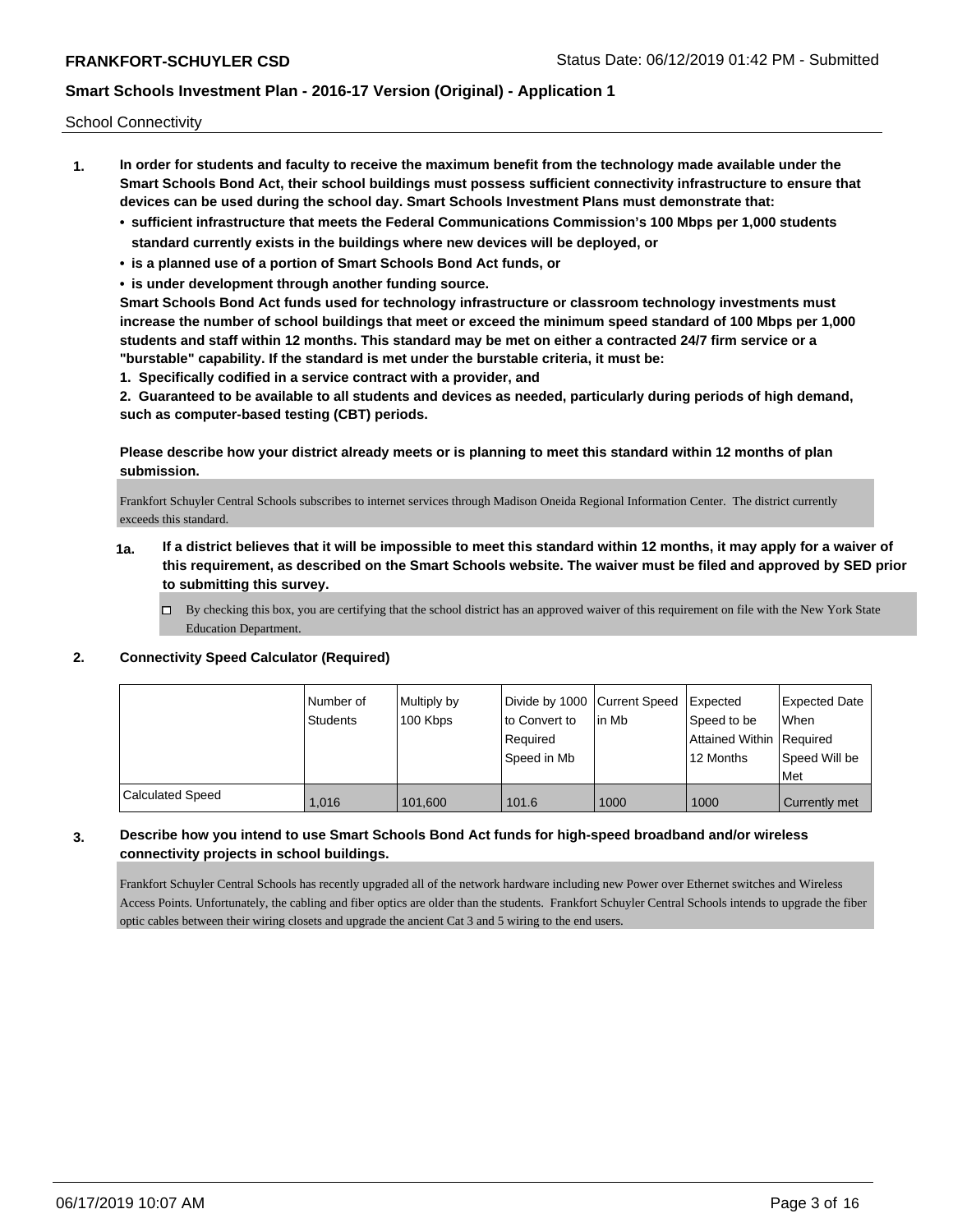School Connectivity

**4. Describe the linkage between the district's District Instructional Technology Plan and the proposed projects. (There should be a link between your response to this question and your response to Question 1 in Part E. Curriculum and Instruction "What are the district's plans to use digital connectivity and technology to improve teaching and learning?)**

The Frankfort-Schuyler School District recognizes the ever-changing and ever-increasing power of technologies as a life-altering avenue for our students and their learning. Technology, already used heavily by our students in their personal lives, is an essential catalyst for their roles as students, lifelong learners and citizens with productive lives.

 Technology facilitates differentiation, enables students to create, think, problem solve and connect to real world experiences and help's to improve effectiveness and efficiency in the classroom. It is imperative that we continue to integrate technology throughout the curriculum.

 Frankfort-Schuyler Central School District will create learning and teaching environment that will use technology as a tool to provide an environment that will allow students and staff to achieve their educational, personal and workplace goals.

 The district's goal is to enable 24-7 access to school learning resources through a learning management system, to provide unlimited access to lessons, homework assignments, learning resources and to help provide open lines of communication between staff, students and parents.

**5. If the district wishes to have students and staff access the Internet from wireless devices within the school building, or in close proximity to it, it must first ensure that it has a robust Wi-Fi network in place that has sufficient bandwidth to meet user demand.**

#### **Please describe how you have quantified this demand and how you plan to meet this demand.**

During the 2017-18 school year, Frankfort Central employed Archi-technology engineering firm to review the district's network. This team along with the instructional leadership of the district studied the instructional requirements of each space in the district. This team reviewed the enrollment in each space and the program requirements. Along with Oneida Herkimer Madison BOCES technology staff, the district determined that their recent improvements were appropriate, but the cabling compromised their hardware performance.

**6. As indicated on Page 5 of the guidance, the Office of Facilities Planning will have to conduct a preliminary review of all capital projects, including connectivity projects.**

**Please indicate on a separate row each project number given to you by the Office of Facilities Planning.**

| <b>Project Number</b> |  |
|-----------------------|--|
| 21-04-02-06-7-999-BA1 |  |
| 21-04-02-06-7-999-001 |  |

**7. Certain high-tech security and connectivity infrastructure projects may be eligible for an expedited review process as determined by the Office of Facilities Planning.**

**Was your project deemed eligible for streamlined review?**

Yes

**7a. Districts that choose the Streamlined Review Process will be required to certify that they have reviewed all installations with their licensed architect or engineer of record and provide that person's name and license number. The licensed professional must review the products and proposed method of installation prior to implementation and review the work during and after completion in order to affirm that the work was codecompliant, if requested.**

I certify that I have reviewed all installations with a licensed architect or engineer of record.

**8. Include the name and license number of the architect or engineer of record.**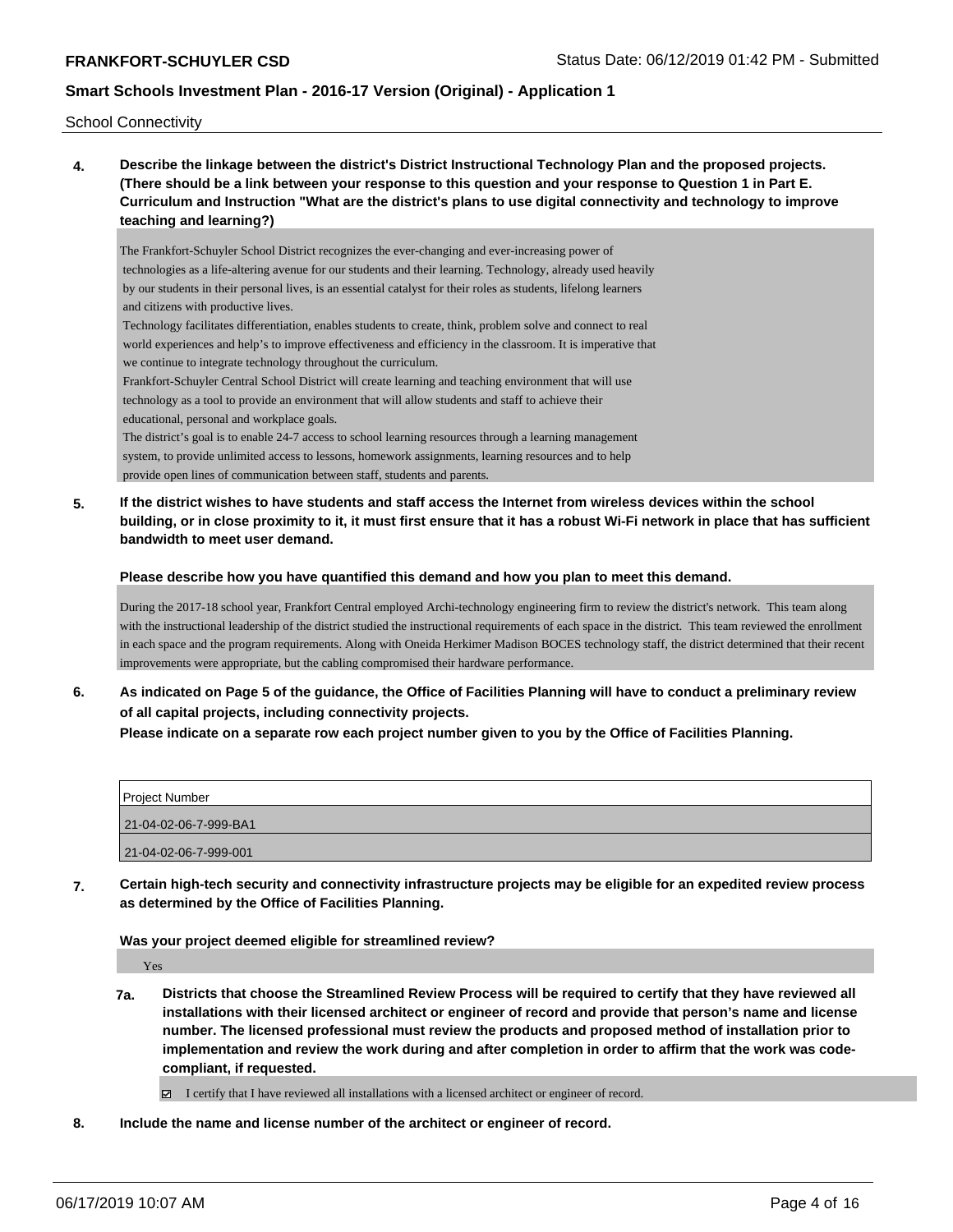School Connectivity

| Name                  | License Number |
|-----------------------|----------------|
| <b>William Taylor</b> | 15547          |

## **9. If you are submitting an allocation for School Connectivity complete this table.**

**Note that the calculated Total at the bottom of the table must equal the Total allocation for this category that you entered in the SSIP Overview overall budget.** 

|                                            | Sub-           |
|--------------------------------------------|----------------|
|                                            | Allocation     |
| Network/Access Costs                       | $\mathbf{0}$   |
| <b>Outside Plant Costs</b>                 | $\overline{0}$ |
| School Internal Connections and Components | 483,920        |
| <b>Professional Services</b>               | $\overline{0}$ |
| Testing                                    | $\overline{0}$ |
| <b>Other Upfront Costs</b>                 | $\mathbf{0}$   |
| <b>Other Costs</b>                         | $\overline{0}$ |
| Totals:                                    | 483,920        |

**10. Please detail the type, quantity, per unit cost and total cost of the eligible items under each sub-category. This is especially important for any expenditures listed under the "Other" category. All expenditures must be eligible for tax-exempt financing to be reimbursed through the SSBA. Sufficient detail must be provided so that we can verify this is the case. If you have any questions, please contact us directly through smartschools@nysed.gov. NOTE: Wireless Access Points should be included in this category, not under Classroom Educational Technology, except those that will be loaned/purchased for nonpublic schools.**

| Select the allowable expenditure<br>type.<br>Repeat to add another item under<br>each type. | Item to be purchased                                                                    | Quantity | Cost per Item | <b>Total Cost</b> |
|---------------------------------------------------------------------------------------------|-----------------------------------------------------------------------------------------|----------|---------------|-------------------|
| <b>Connections/Components</b>                                                               | Cat 6A cabling drops                                                                    | 725      | 400           | 290,000           |
| <b>Connections/Components</b>                                                               | OM3 fiber internal Fiber runs in feet                                                   | 8,800    | 10            | 88,000            |
| <b>Connections/Components</b>                                                               | APC SRT2200RMXLA power back up<br>and conditioning                                      | 12       | 1,600         | 19,200            |
| <b>Connections/Components</b>                                                               | Panduit PRV6, cable mgmt                                                                | 24       | 575           | 13,800            |
| <b>Connections/Components</b>                                                               | PANDUIT ' DP48688TGY cat 6A<br>punch down panels                                        | 16       | 585           | 9,360             |
| <b>Connections/Components</b>                                                               | Belden BHRR194 two post switch<br>mounting posts                                        | 12       | 265           | 3.180             |
| <b>Connections/Components</b>                                                               | Static Solutions UM-2448B ' Black<br>Ultimat ESD Mat, 24" x 48"                         | 12       | 65            | 780               |
| <b>Connections/Components</b>                                                               | Tripp Lite 7,000 BTU 120V Rack-<br><b>Mounted Air Conditioning Unit</b><br>(SRCOOL7KRM) | 12       | 1.050         | 12.600            |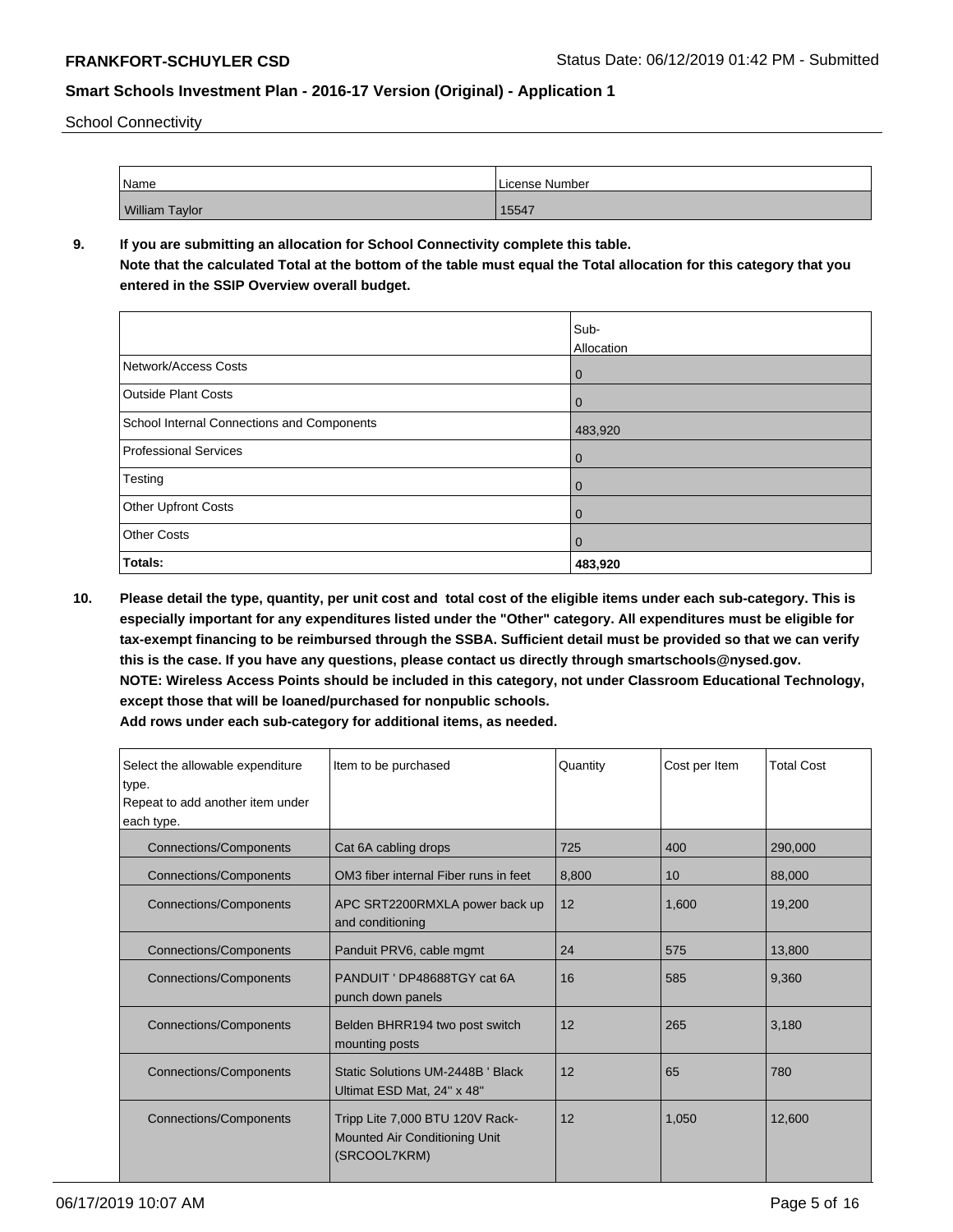School Connectivity

| Select the allowable expenditure<br>type. | Item to be purchased                                                | Quantity | Cost per Item | <b>Total Cost</b> |
|-------------------------------------------|---------------------------------------------------------------------|----------|---------------|-------------------|
| Repeat to add another item under          |                                                                     |          |               |                   |
| each type.                                |                                                                     |          |               |                   |
| <b>Connections/Components</b>             | Wire cabinet foundation grounding                                   | 12       | 2,500         | 30,000            |
| <b>Connections/Components</b>             | J-Hook installation for cable<br>infrastructure                     | 260      | 30            | 7,800             |
| <b>Connections/Components</b>             | subcontractor for wire cabinet<br>upgrades hours at prevailing rate | 80       | 115           | 9,200             |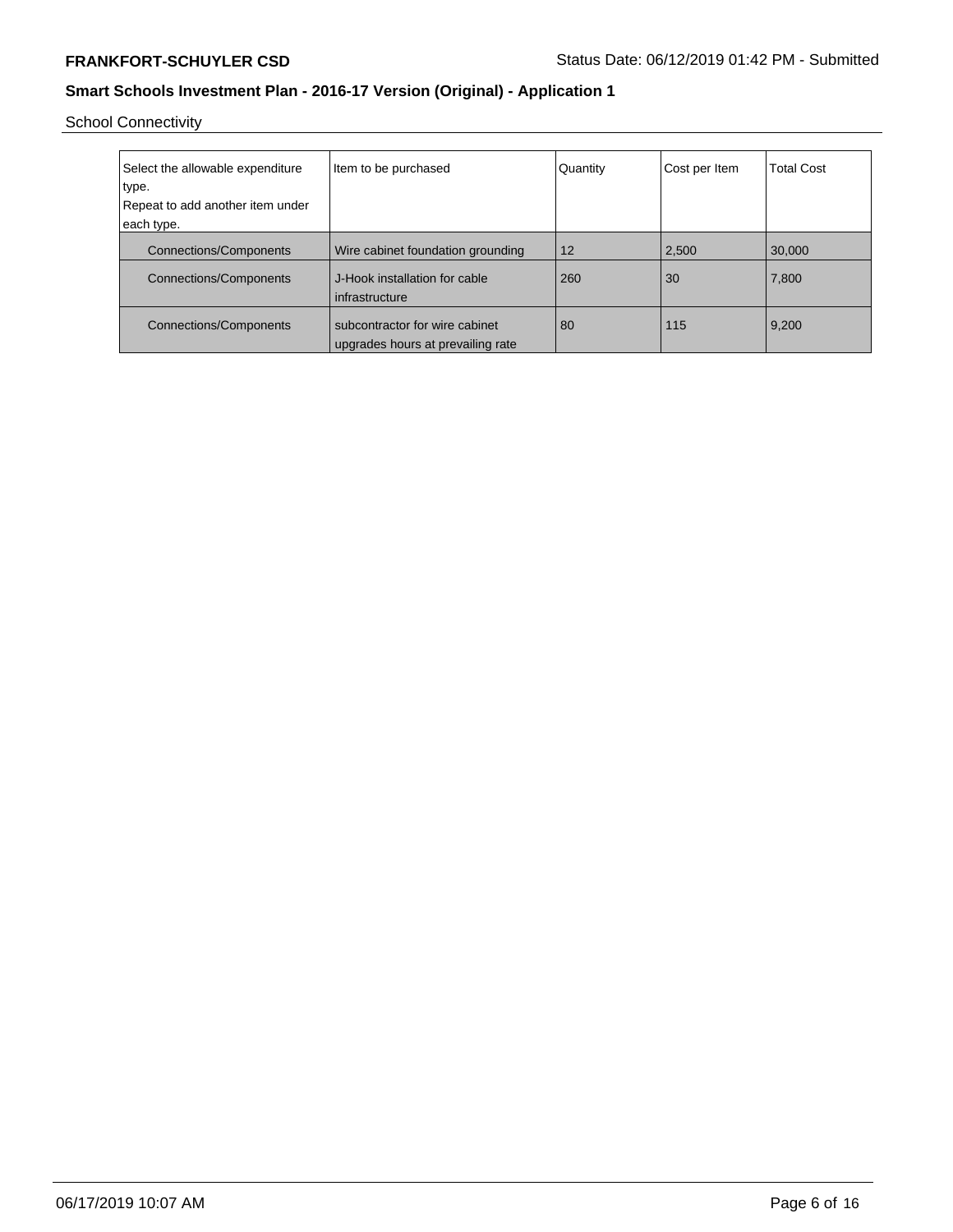Community Connectivity (Broadband and Wireless)

**1. Describe how you intend to use Smart Schools Bond Act funds for high-speed broadband and/or wireless connectivity projects in the community.**

(No Response)

**2. Please describe how the proposed project(s) will promote student achievement and increase student and/or staff access to the Internet in a manner that enhances student learning and/or instruction outside of the school day and/or school building.**

(No Response)

**3. Community connectivity projects must comply with all the necessary local building codes and regulations (building and related permits are not required prior to plan submission).**

 $\Box$  I certify that we will comply with all the necessary local building codes and regulations.

**4. Please describe the physical location of the proposed investment.**

(No Response)

**5. Please provide the initial list of partners participating in the Community Connectivity Broadband Project, along with their Federal Tax Identification (Employer Identification) number.**

| <b>Project Partners</b> | <sup>I</sup> Federal ID # |
|-------------------------|---------------------------|
| (No Response)           | (No Response)             |

**6. If you are submitting an allocation for Community Connectivity, complete this table.**

**Note that the calculated Total at the bottom of the table must equal the Total allocation for this category that you entered in the SSIP Overview overall budget.**

|                                    | Sub-Allocation |
|------------------------------------|----------------|
| Network/Access Costs               | (No Response)  |
| <b>Outside Plant Costs</b>         | (No Response)  |
| <b>Tower Costs</b>                 | (No Response)  |
| <b>Customer Premises Equipment</b> | (No Response)  |
| <b>Professional Services</b>       | (No Response)  |
| Testing                            | (No Response)  |
| <b>Other Upfront Costs</b>         | (No Response)  |
| <b>Other Costs</b>                 | (No Response)  |
| Totals:                            | 0              |

**7. Please detail the type, quantity, per unit cost and total cost of the eligible items under each sub-category. This is especially important for any expenditures listed under the "Other" category. All expenditures must be capital-bond eligible to be reimbursed through the SSBA. If you have any questions, please contact us directly through smartschools@nysed.gov.**

| Select the allowable expenditure<br>type.      | Item to be purchased | Quantity      | Cost per Item | <b>Total Cost</b> |
|------------------------------------------------|----------------------|---------------|---------------|-------------------|
| Repeat to add another item under<br>each type. |                      |               |               |                   |
| (No Response)                                  | (No Response)        | (No Response) | (No Response) | (No Response)     |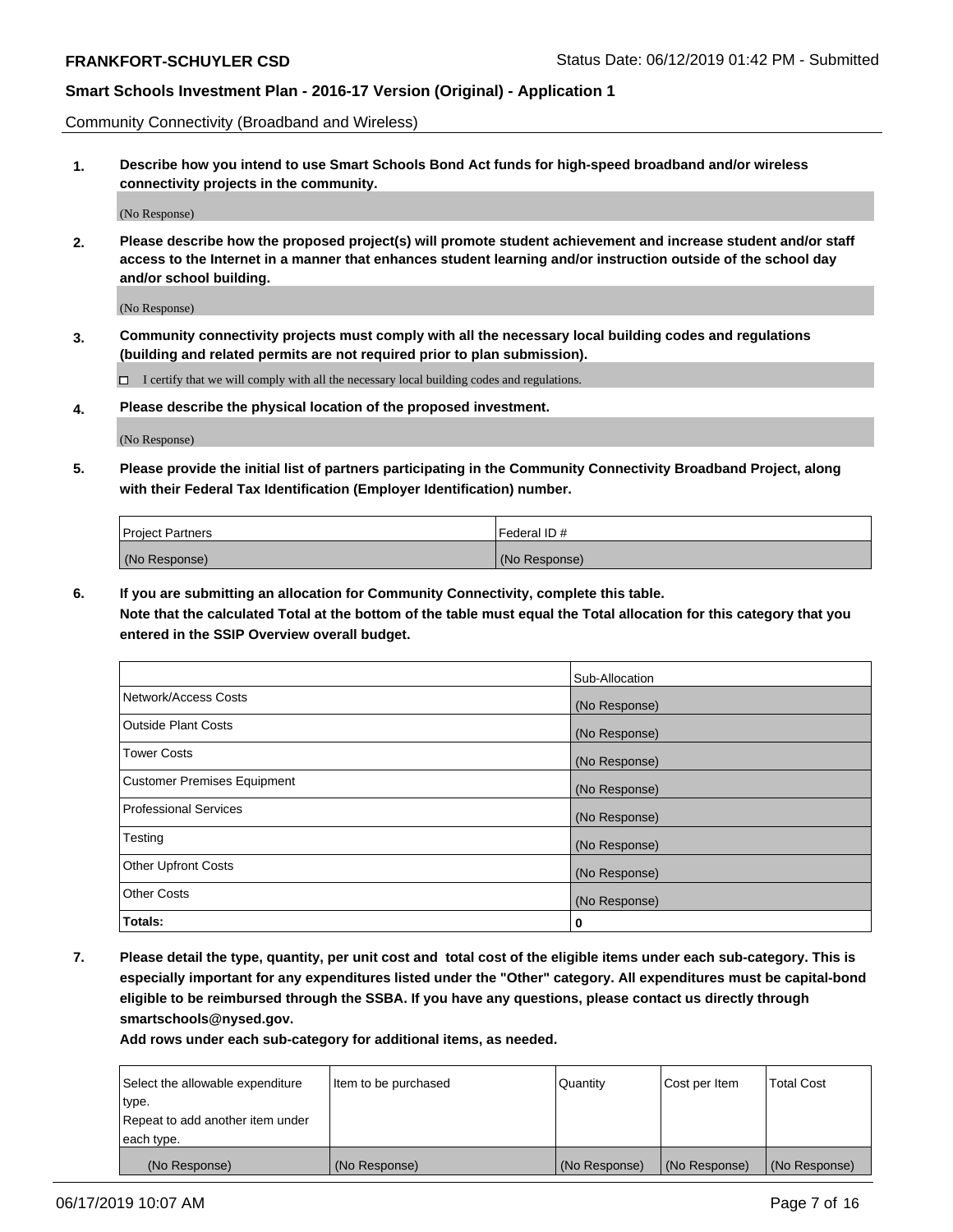#### Classroom Learning Technology

**1. In order for students and faculty to receive the maximum benefit from the technology made available under the Smart Schools Bond Act, their school buildings must possess sufficient connectivity infrastructure to ensure that devices can be used during the school day. Smart Schools Investment Plans must demonstrate that sufficient infrastructure that meets the Federal Communications Commission's 100 Mbps per 1,000 students standard currently exists in the buildings where new devices will be deployed, or is a planned use of a portion of Smart Schools Bond Act funds, or is under development through another funding source. Smart Schools Bond Act funds used for technology infrastructure or classroom technology investments must**

**increase the number of school buildings that meet or exceed the minimum speed standard of 100 Mbps per 1,000 students and staff within 12 months. This standard may be met on either a contracted 24/7 firm service or a "burstable" capability. If the standard is met under the burstable criteria, it must be:**

**1. Specifically codified in a service contract with a provider, and**

**2. Guaranteed to be available to all students and devices as needed, particularly during periods of high demand, such as computer-based testing (CBT) periods.**

**Please describe how your district already meets or is planning to meet this standard within 12 months of plan submission.**

(No Response)

- **1a. If a district believes that it will be impossible to meet this standard within 12 months, it may apply for a waiver of this requirement, as described on the Smart Schools website. The waiver must be filed and approved by SED prior to submitting this survey.**
	- By checking this box, you are certifying that the school district has an approved waiver of this requirement on file with the New York State Education Department.

#### **2. Connectivity Speed Calculator (Required)**

|                         | l Number of<br>Students | Multiply by<br>100 Kbps | to Convert to<br>Required<br>Speed in Mb | Divide by 1000 Current Speed Expected<br>lin Mb | Speed to be<br>Attained Within Required<br>12 Months | <b>Expected Date</b><br>When<br>Speed Will be<br>Met |
|-------------------------|-------------------------|-------------------------|------------------------------------------|-------------------------------------------------|------------------------------------------------------|------------------------------------------------------|
| <b>Calculated Speed</b> | (No<br>Response)        | (No Response)           | (No<br>Response)                         | (No<br>Response)                                | (No<br>Response)                                     | (No<br>Response)                                     |

**3. If the district wishes to have students and staff access the Internet from wireless devices within the school building, or in close proximity to it, it must first ensure that it has a robust Wi-Fi network in place that has sufficient bandwidth to meet user demand.**

**Please describe how you have quantified this demand and how you plan to meet this demand.**

(No Response)

**4. All New York State public school districts are required to complete and submit an Instructional Technology Plan survey to the New York State Education Department in compliance with Section 753 of the Education Law and per Part 100.12 of the Commissioner's Regulations.**

**Districts that include educational technology purchases as part of their Smart Schools Investment Plan must have a submitted and approved Instructional Technology Plan survey on file with the New York State Education Department.**

- $\Box$  By checking this box, you are certifying that the school district has an approved Instructional Technology Plan survey on file with the New York State Education Department.
- **5. Describe the devices you intend to purchase and their compatibility with existing or planned platforms or systems. Specifically address the adequacy of each facility's electrical, HVAC and other infrastructure necessary to install and support the operation of the planned technology.**

(No Response)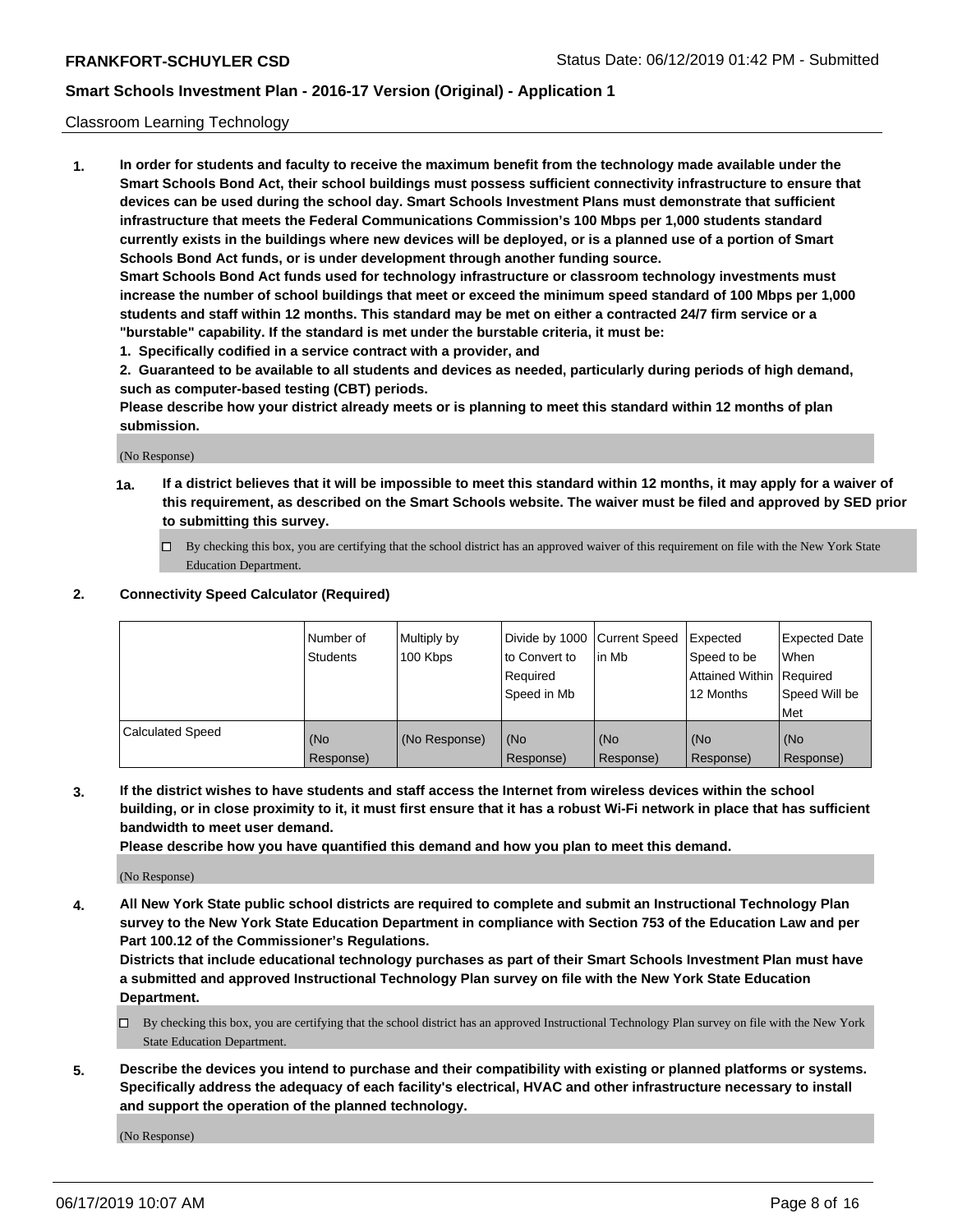#### Classroom Learning Technology

- **6. Describe how the proposed technology purchases will:**
	- **> enhance differentiated instruction;**
	- **> expand student learning inside and outside the classroom;**
	- **> benefit students with disabilities and English language learners; and**
	- **> contribute to the reduction of other learning gaps that have been identified within the district.**

**The expectation is that districts will place a priority on addressing the needs of students who struggle to succeed in a rigorous curriculum. Responses in this section should specifically address this concern and align with the district's Instructional Technology Plan (in particular Question 2 of E. Curriculum and Instruction: "Does the district's instructional technology plan address the needs of students with disabilities to ensure equitable access to instruction, materials and assessments?" and Question 3 of the same section: "Does the district's instructional technology plan address the provision of assistive technology specifically for students with disabilities to ensure access to and participation in the general curriculum?"**

(No Response)

**7. Where appropriate, describe how the proposed technology purchases will enhance ongoing communication with parents and other stakeholders and help the district facilitate technology-based regional partnerships, including distance learning and other efforts.**

(No Response)

**8. Describe the district's plan to provide professional development to ensure that administrators, teachers and staff can employ the technology purchased to enhance instruction successfully.**

**Note: This response should be aligned and expanded upon in accordance with your district's response to Question 1 of F. Professional Development of your Instructional Technology Plan: "Please provide a summary of professional development offered to teachers and staff, for the time period covered by this plan, to support technology to enhance teaching and learning. Please include topics, audience and method of delivery within your summary."**

(No Response)

- **9. Districts must contact the SUNY/CUNY teacher preparation program that supplies the largest number of the district's new teachers to request advice on innovative uses and best practices at the intersection of pedagogy and educational technology.**
	- By checking this box, you certify that you have contacted the SUNY/CUNY teacher preparation program that supplies the largest number of your new teachers to request advice on these issues.
	- **9a. Please enter the name of the SUNY or CUNY Institution that you contacted.**

(No Response)

**9b. Enter the primary Institution phone number.**

(No Response)

**9c. Enter the name of the contact person with whom you consulted and/or will be collaborating with on innovative uses of technology and best practices.**

(No Response)

**10. A district whose Smart Schools Investment Plan proposes the purchase of technology devices and other hardware must account for nonpublic schools in the district.**

**Are there nonpublic schools within your school district?**

Yes

 $\square$  No

**11. Nonpublic Classroom Technology Loan Calculator**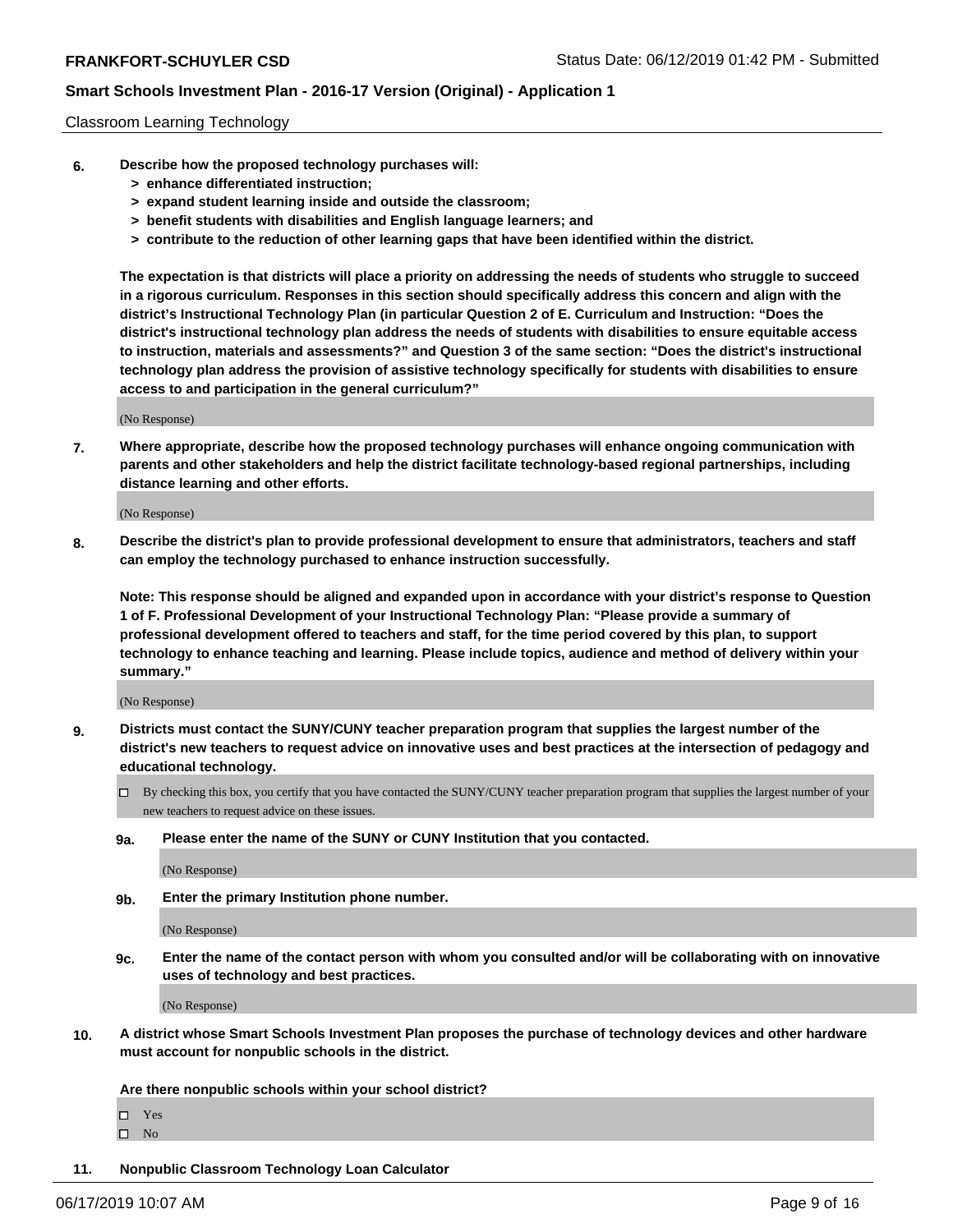#### Classroom Learning Technology

**The Smart Schools Bond Act provides that any Classroom Learning Technology purchases made using Smart Schools funds shall be lent, upon request, to nonpublic schools in the district. However, no school district shall be required to loan technology in amounts greater than the total obtained and spent on technology pursuant to the Smart Schools Bond Act and the value of such loan may not exceed the total of \$250 multiplied by the nonpublic school enrollment in the base year at the time of enactment. See:**

**http://www.p12.nysed.gov/mgtserv/smart\_schools/docs/Smart\_Schools\_Bond\_Act\_Guidance\_04.27.15\_Final.pdf.**

|                                       | 1. Classroom<br>Technology<br>Sub-allocation | 2. Public<br>l Enrollment<br>(2014-15) | l 3. Nonpublic<br>l Enrollment<br>$(2014 - 15)$ | l 4. Sum of<br>l Public and<br>l Nonpublic<br>Enrollment                                      | 15. Total Per<br>Pupil Sub-<br>l allocation | l 6. Total<br>Nonpublic Loan<br>Amount |
|---------------------------------------|----------------------------------------------|----------------------------------------|-------------------------------------------------|-----------------------------------------------------------------------------------------------|---------------------------------------------|----------------------------------------|
| Calculated Nonpublic Loan<br>l Amount |                                              |                                        |                                                 | (No Response)   (No Response)   (No Response)   (No Response)   (No Response)   (No Response) |                                             |                                        |

**12. To ensure the sustainability of technology purchases made with Smart Schools funds, districts must demonstrate a long-term plan to maintain and replace technology purchases supported by Smart Schools Bond Act funds. This sustainability plan shall demonstrate a district's capacity to support recurring costs of use that are ineligible for Smart Schools Bond Act funding such as device maintenance, technical support, Internet and wireless fees, maintenance of hotspots, staff professional development, building maintenance and the replacement of incidental items. Further, such a sustainability plan shall include a long-term plan for the replacement of purchased devices and equipment at the end of their useful life with other funding sources.**

 $\Box$  By checking this box, you certify that the district has a sustainability plan as described above.

**13. Districts must ensure that devices purchased with Smart Schools Bond funds will be distributed, prepared for use, maintained and supported appropriately. Districts must maintain detailed device inventories in accordance with generally accepted accounting principles.**

By checking this box, you certify that the district has a distribution and inventory management plan and system in place.

**14. If you are submitting an allocation for Classroom Learning Technology complete this table. Note that the calculated Total at the bottom of the table must equal the Total allocation for this category that you entered in the SSIP Overview overall budget.**

|                          | Sub-Allocation |
|--------------------------|----------------|
| Interactive Whiteboards  | (No Response)  |
| <b>Computer Servers</b>  | (No Response)  |
| <b>Desktop Computers</b> | (No Response)  |
| <b>Laptop Computers</b>  | (No Response)  |
| <b>Tablet Computers</b>  | (No Response)  |
| <b>Other Costs</b>       | (No Response)  |
| Totals:                  | 0              |

**15. Please detail the type, quantity, per unit cost and total cost of the eligible items under each sub-category. This is especially important for any expenditures listed under the "Other" category. All expenditures must be capital-bond eligible to be reimbursed through the SSBA. If you have any questions, please contact us directly through smartschools@nysed.gov.**

**Please specify in the "Item to be Purchased" field which specific expenditures and items are planned to meet the district's nonpublic loan requirement, if applicable.**

**NOTE: Wireless Access Points that will be loaned/purchased for nonpublic schools should ONLY be included in this category, not under School Connectivity, where public school districts would list them.**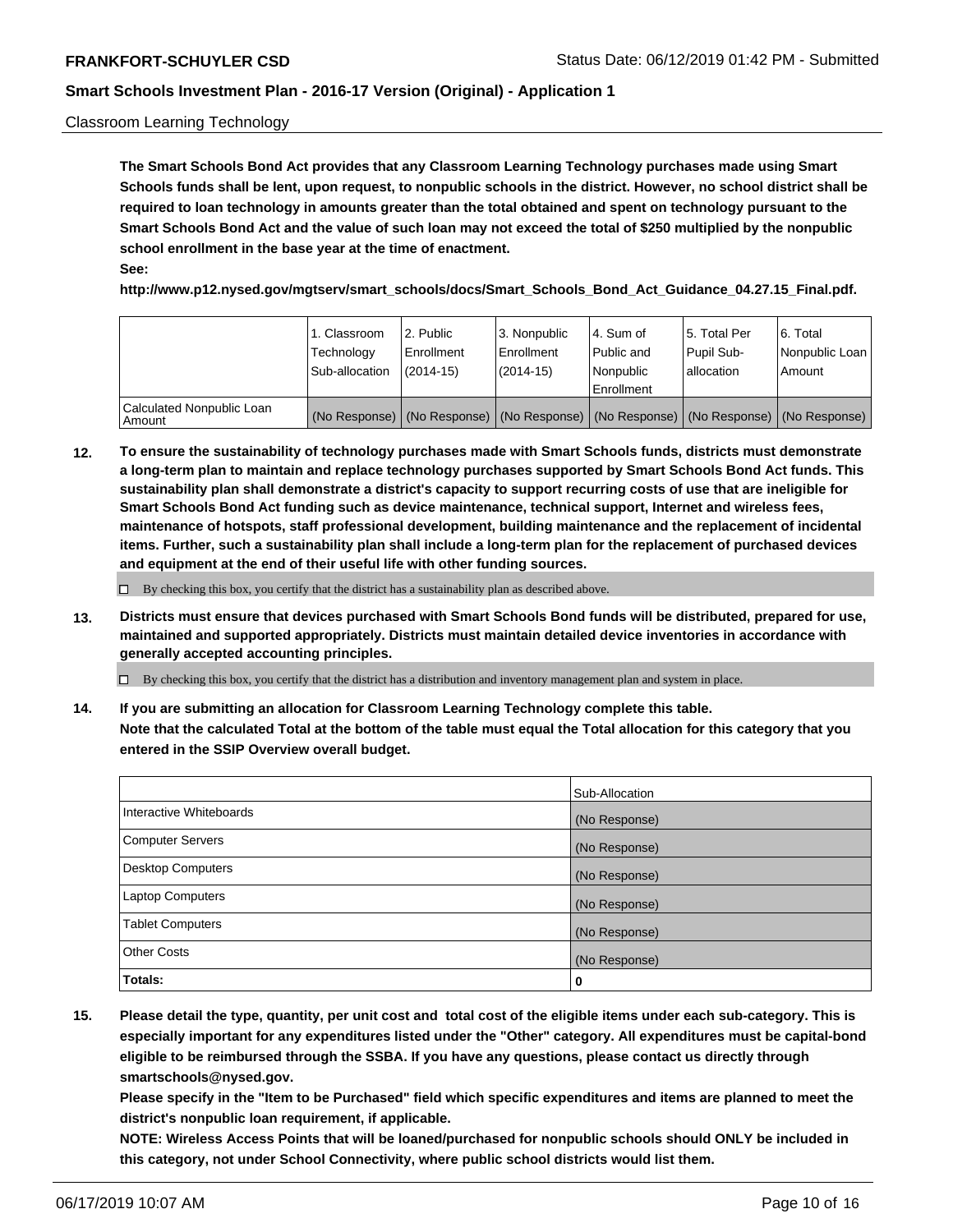Classroom Learning Technology

| Select the allowable expenditure | I Item to be Purchased | Quantity      | Cost per Item | <b>Total Cost</b> |
|----------------------------------|------------------------|---------------|---------------|-------------------|
| type.                            |                        |               |               |                   |
| Repeat to add another item under |                        |               |               |                   |
| each type.                       |                        |               |               |                   |
| (No Response)                    | (No Response)          | (No Response) | (No Response) | (No Response)     |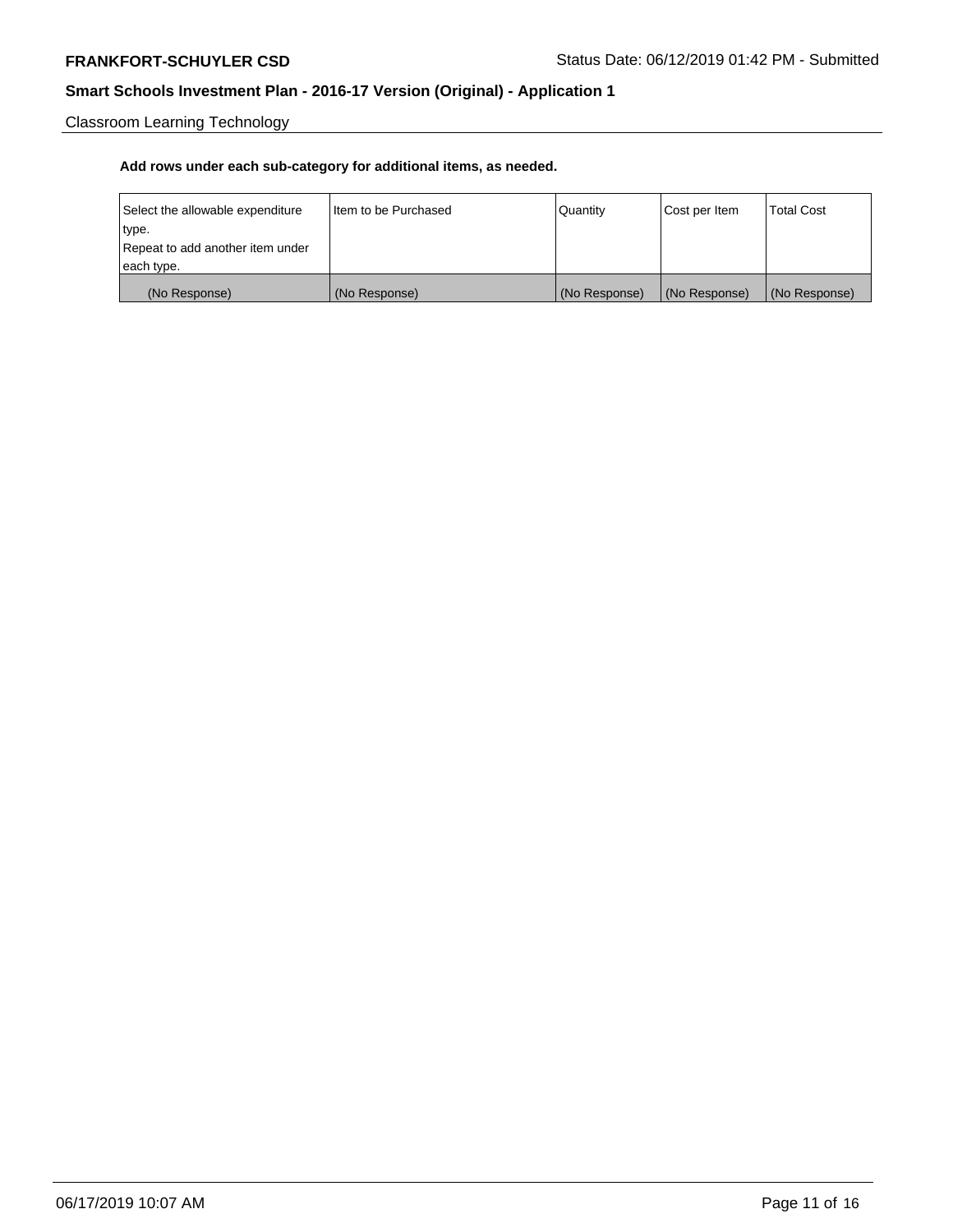#### Pre-Kindergarten Classrooms

**1. Provide information regarding how and where the district is currently serving pre-kindergarten students and justify the need for additional space with enrollment projections over 3 years.**

(No Response)

- **2. Describe the district's plan to construct, enhance or modernize education facilities to accommodate prekindergarten programs. Such plans must include:**
	- **Specific descriptions of what the district intends to do to each space;**
	- **An affirmation that pre-kindergarten classrooms will contain a minimum of 900 square feet per classroom;**
	- **The number of classrooms involved;**
	- **The approximate construction costs per classroom; and**
	- **Confirmation that the space is district-owned or has a long-term lease that exceeds the probable useful life of the improvements.**

(No Response)

**3. Smart Schools Bond Act funds may only be used for capital construction costs. Describe the type and amount of additional funds that will be required to support ineligible ongoing costs (e.g. instruction, supplies) associated with any additional pre-kindergarten classrooms that the district plans to add.**

(No Response)

**4. All plans and specifications for the erection, repair, enlargement or remodeling of school buildings in any public school district in the State must be reviewed and approved by the Commissioner. Districts that plan capital projects using their Smart Schools Bond Act funds will undergo a Preliminary Review Process by the Office of Facilities Planning.**

**Please indicate on a separate row each project number given to you by the Office of Facilities Planning.**

| Project Number |  |
|----------------|--|
| (No Response)  |  |
|                |  |

**5. If you have made an allocation for Pre-Kindergarten Classrooms, complete this table.**

**Note that the calculated Total at the bottom of the table must equal the Total allocation for this category that you entered in the SSIP Overview overall budget.**

|                                          | Sub-Allocation |
|------------------------------------------|----------------|
| Construct Pre-K Classrooms               | (No Response)  |
| Enhance/Modernize Educational Facilities | (No Response)  |
| <b>Other Costs</b>                       | (No Response)  |
| Totals:                                  | 0              |

**6. Please detail the type, quantity, per unit cost and total cost of the eligible items under each sub-category. This is especially important for any expenditures listed under the "Other" category. All expenditures must be capital-bond eligible to be reimbursed through the SSBA. If you have any questions, please contact us directly through smartschools@nysed.gov.**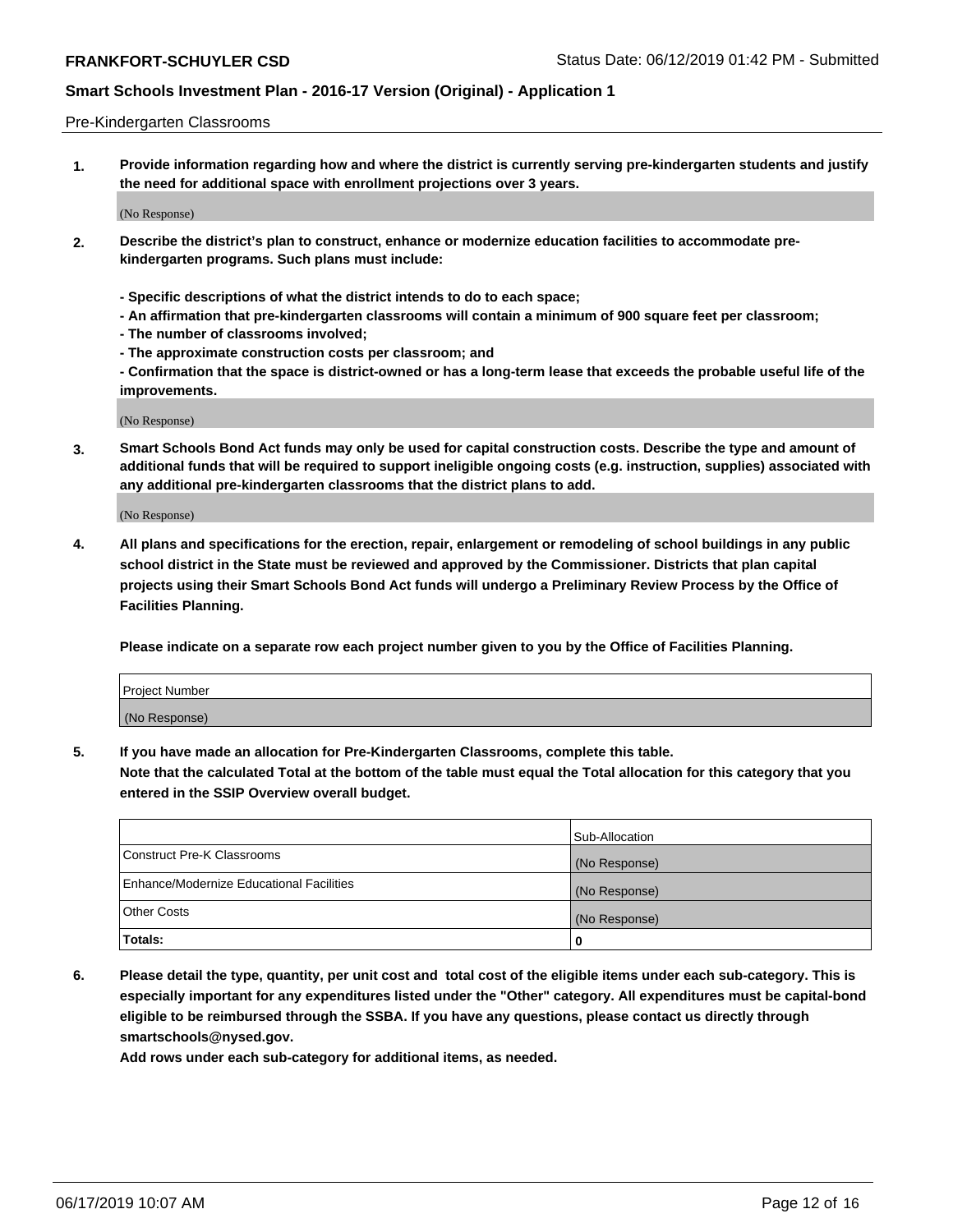Pre-Kindergarten Classrooms

| Select the allowable expenditure<br>type. | Item to be purchased | Quantity      | Cost per Item | <b>Total Cost</b> |
|-------------------------------------------|----------------------|---------------|---------------|-------------------|
| Repeat to add another item under          |                      |               |               |                   |
| each type.                                |                      |               |               |                   |
| (No Response)                             | (No Response)        | (No Response) | (No Response) | (No Response)     |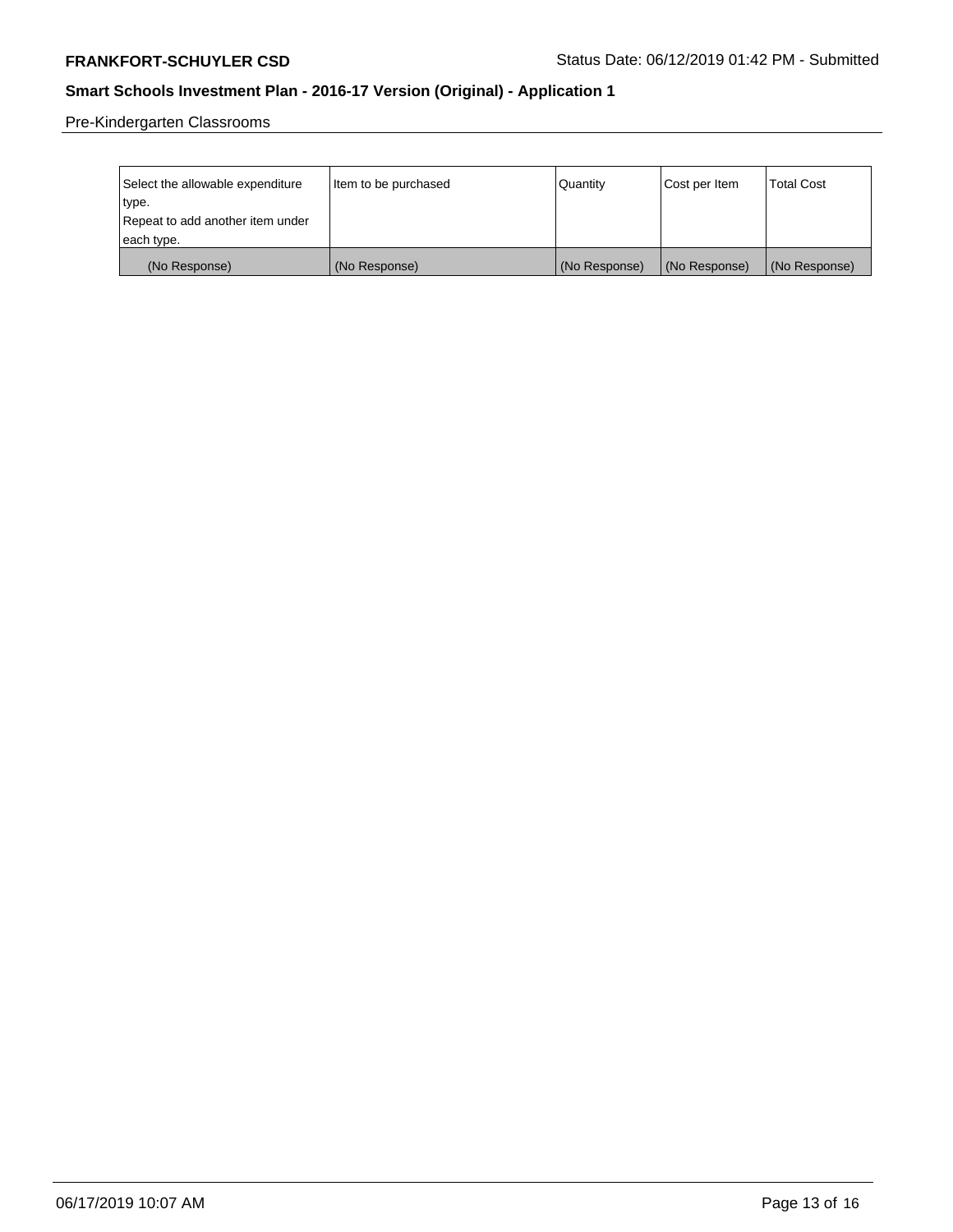Replace Transportable Classrooms

**1. Describe the district's plan to construct, enhance or modernize education facilities to provide high-quality instructional space by replacing transportable classrooms.**

(No Response)

**2. All plans and specifications for the erection, repair, enlargement or remodeling of school buildings in any public school district in the State must be reviewed and approved by the Commissioner. Districts that plan capital projects using their Smart Schools Bond Act funds will undergo a Preliminary Review Process by the Office of Facilities Planning.**

**Please indicate on a separate row each project number given to you by the Office of Facilities Planning.**

| Project Number |  |
|----------------|--|
|                |  |
|                |  |
|                |  |
|                |  |
| (No Response)  |  |
|                |  |
|                |  |
|                |  |

**3. For large projects that seek to blend Smart Schools Bond Act dollars with other funds, please note that Smart Schools Bond Act funds can be allocated on a pro rata basis depending on the number of new classrooms built that directly replace transportable classroom units.**

**If a district seeks to blend Smart Schools Bond Act dollars with other funds describe below what other funds are being used and what portion of the money will be Smart Schools Bond Act funds.**

(No Response)

**4. If you have made an allocation for Replace Transportable Classrooms, complete this table. Note that the calculated Total at the bottom of the table must equal the Total allocation for this category that you entered in the SSIP Overview overall budget.**

|                                                | Sub-Allocation |
|------------------------------------------------|----------------|
| Construct New Instructional Space              | (No Response)  |
| Enhance/Modernize Existing Instructional Space | (No Response)  |
| <b>Other Costs</b>                             | (No Response)  |
| Totals:                                        | 0              |

**5. Please detail the type, quantity, per unit cost and total cost of the eligible items under each sub-category. This is especially important for any expenditures listed under the "Other" category. All expenditures must be capital-bond eligible to be reimbursed through the SSBA. If you have any questions, please contact us directly through smartschools@nysed.gov.**

| Select the allowable expenditure | Item to be purchased | Quantity      | Cost per Item | Total Cost    |
|----------------------------------|----------------------|---------------|---------------|---------------|
| type.                            |                      |               |               |               |
| Repeat to add another item under |                      |               |               |               |
| each type.                       |                      |               |               |               |
| (No Response)                    | (No Response)        | (No Response) | (No Response) | (No Response) |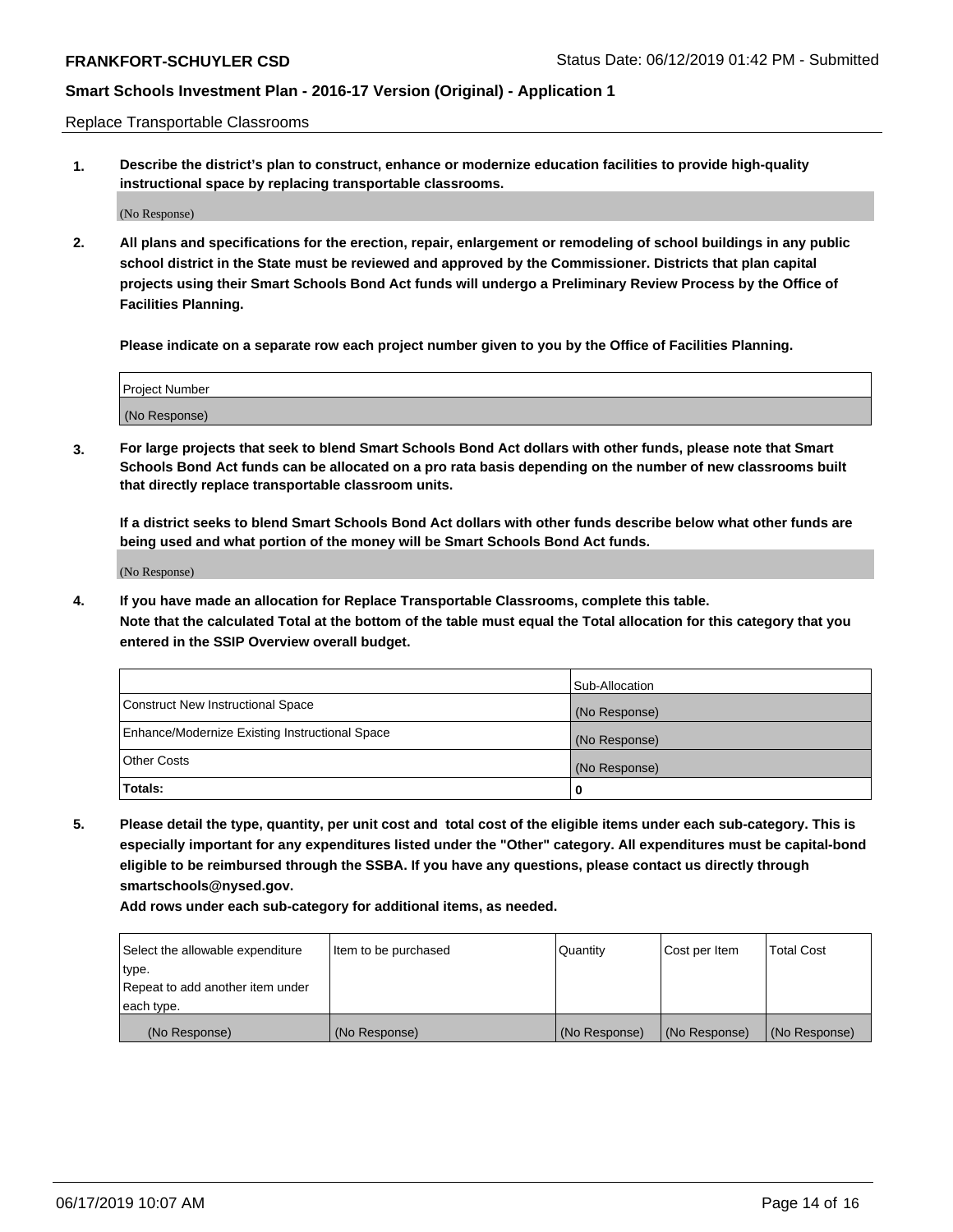High-Tech Security Features

**1. Describe how you intend to use Smart Schools Bond Act funds to install high-tech security features in school buildings and on school campuses.**

(No Response)

**2. All plans and specifications for the erection, repair, enlargement or remodeling of school buildings in any public school district in the State must be reviewed and approved by the Commissioner. Districts that plan capital projects using their Smart Schools Bond Act funds will undergo a Preliminary Review Process by the Office of Facilities Planning.** 

**Please indicate on a separate row each project number given to you by the Office of Facilities Planning.**

| <b>Project Number</b> |  |
|-----------------------|--|
| (No Response)         |  |

- **3. Was your project deemed eligible for streamlined Review?**
	- Yes
	- $\square$  No
- **4. Include the name and license number of the architect or engineer of record.**

| <b>Name</b>   | License Number |
|---------------|----------------|
| (No Response) | (No Response)  |

**5. If you have made an allocation for High-Tech Security Features, complete this table.**

**Note that the calculated Total at the bottom of the table must equal the Total allocation for this category that you entered in the SSIP Overview overall budget.**

|                                                      | Sub-Allocation |
|------------------------------------------------------|----------------|
| Capital-Intensive Security Project (Standard Review) | (No Response)  |
| <b>Electronic Security System</b>                    | (No Response)  |
| <b>Entry Control System</b>                          | (No Response)  |
| Approved Door Hardening Project                      | (No Response)  |
| <b>Other Costs</b>                                   | (No Response)  |
| Totals:                                              | 0              |

**6. Please detail the type, quantity, per unit cost and total cost of the eligible items under each sub-category. This is especially important for any expenditures listed under the "Other" category. All expenditures must be capital-bond eligible to be reimbursed through the SSBA. If you have any questions, please contact us directly through smartschools@nysed.gov.**

| Select the allowable expenditure | Item to be purchased | l Quantitv    | Cost per Item | <b>Total Cost</b> |
|----------------------------------|----------------------|---------------|---------------|-------------------|
| type.                            |                      |               |               |                   |
| Repeat to add another item under |                      |               |               |                   |
| each type.                       |                      |               |               |                   |
| (No Response)                    | (No Response)        | (No Response) | (No Response) | (No Response)     |